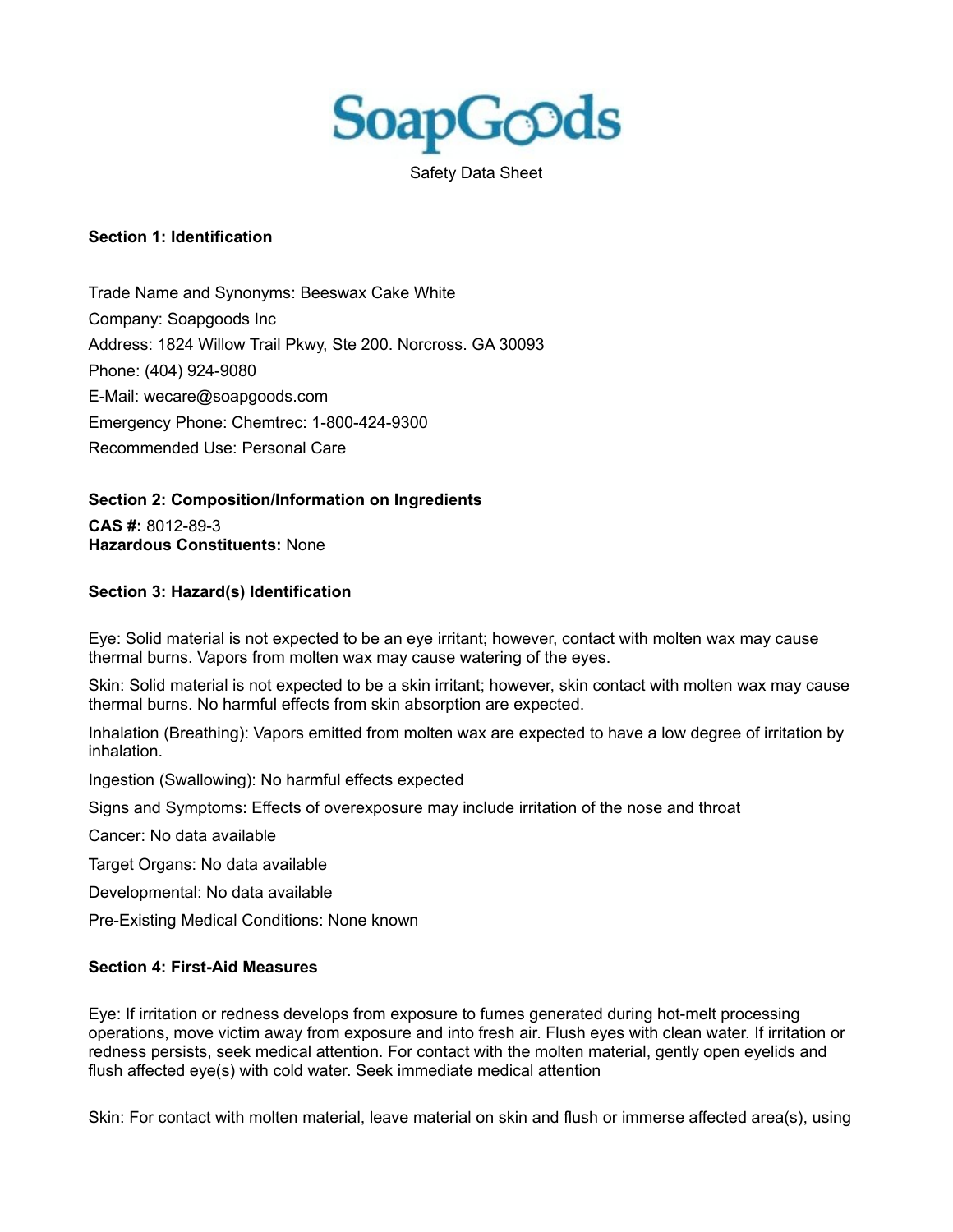cold water. Seek medical attention.

Inhalation (Breathing): If respiratory symptoms develop from exposure to fumes emitted by the molten material, move victim away from source of exposure and into fresh air. If symptoms persist, seek medical attention. If victim is not breathing, immediately begin artificial respiration. If breathing difficulties develop, oxygen should be administered by qualified personnel. Seek immediate medical attention.

Ingestion (Swallowing): First aid is not normally required for the solid material; however, if molten material is swallowed, seek immediate medical attention.

# **Section 5: Fire-Fighting Measures**

Flammable Properties: Flash Point: 400 Degrees F (COC) Minimum

OSHA Flammability Class: Not regulated

LEL/UEL: No data

Autoignition Temperature: No data

Burn Rate (solids): No data

Unusual Fire & Explosion Hazards: This material may burn, but will not ignite readily.

Extinguishing Media: Dry chemical, foam, water, sand, or earth is recommended.

Fire-fighting Instructions: Emergency responders in the danger area should wear bunker gear and selfcontained breathing apparatus for fires beyond the incipient state (29CFR 1910.156). In addition, wear other appropriate protective equipment as conditions warrant (see Section 8). Isolate danger area, keep unauthorized personnel out. Contain spill if it can be done with minimal risk. Move undamaged containers from danger area if it can be done with minimal risk. With water, cool equipment exposed to fire if it can be done with minimal risk.

### **Section 6: Accidental Release Measures**

This material may burn but will not ignite readily. Keep all sources of ignition away from spill/release. Stay upwind and away from spill. Isolate danger area and keep unauthorized personnel out. Contain spill if it can be done with minimal risk. Wear appropriate protective equipment, including respiratory protection, as conditions warrant (see Section 8). Prevent spilled material from entering sewers, storm drains, other unauthorized treatment drainage systems, and natural waterways. Notify fire authorities and appropriate federal, state, and local agencies. Cleanup under expert supervision is advised. Minimize dust generation. Sweep up and package appropriately for disposal.

## **Section 7: Handling and Storage**

Handling: Wash thoroughly after handling. Do not wear contaminated clothing or shoes. Use good personal hygiene practice. "Empty" containers retain residue (liquid and/or vapor) and may be dangerous. Do not pressurize, cut, weld, braze, solder, drill, grind, or expose such containers to heat, flame, sparks, or other sources of ignition. They may explode and cause injury or death. All containers should be disposed of in an environmentally-safe manner and in accordance with governmental regulations. Before working on or in tanks which contain or have contained this material, refer to Occupational Safety and Health Administration Regulations, ANSI Z49.1 and other governmental and industrial references pertaining to cleaning, repairing, welding, or other contemplated operations.

Storage: Keep container(s) tightly closed. Use and store this material in cool, dry, well-ventilated areas away from heat and all sources of ignition. Store only in approved containers. Keep away from any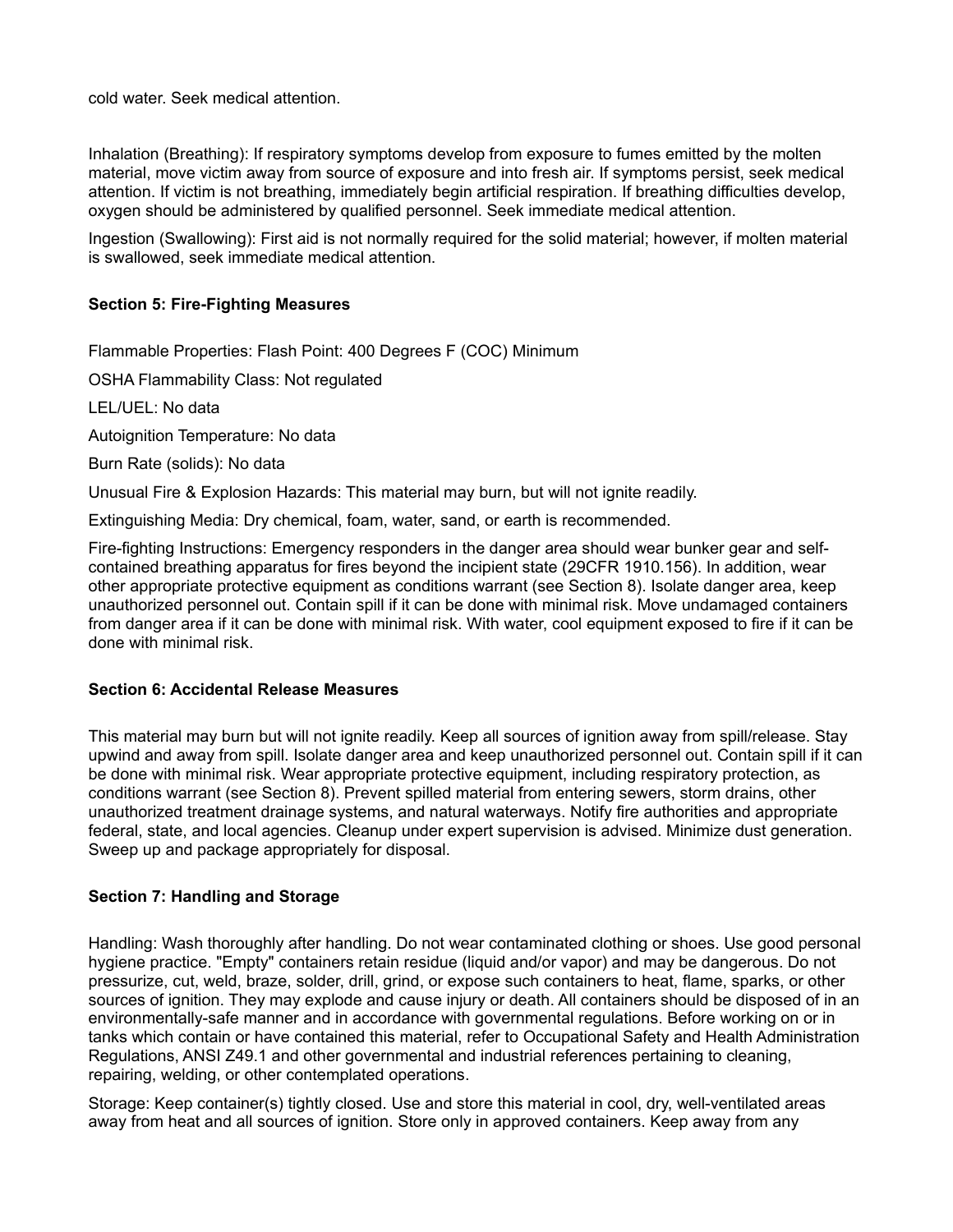incompatible material (see Section 10). Protect container(s) against physical damage.

# **Section 8: Exposure Controls/Personal Protection**

Respiratory: No respiratory protection is required when working with the solid material. If airborne concentrations of wax fumes, generated from molten wax, are expected, a NIOSH/MSHA approved air purifying respirator with a dust/mist/fume filter may be used. Protection provided by air purifying respirators is limited (see manufacturer's respirator selection guide). Use a positive-pressure-air-supplied respirator if there is potential for an uncontrolled release, exposure levels are not known, or any other circumstances where air- purifying respirators may not provide adequate protection. A respiratory-protection program that meets OSHA's 29 CFR 1910.34 and ANSI Z88.2 requirements must be followed whenever workplace conditions warrant a respirator's use.

Skin: Not normally required for solid material. The use of thermally-resistant gloves is recommended when there is potential for exposure to molten wax.

Eye/Face: Approved eye protection to safeguard against potential eye contact, irritation, or injury is recommended.

Other Protective Equipment: A source of clean water should be available in the work area for flushing eyes and skin. Impervious clothing should be worn as needed.

## **Section 9: Physical and Chemical Properties**

Note: Unless otherwise stated, values are determined at 20 Degrees C (68 Degrees F) and 760 mm Hg (1 atm).

Flash Point: 400 Degrees F Minimum

Flammable/Explosive Limits (%): No data

Auto ignition Temperature: No data Burn Rate (solids only): No data

Appearance: White

Physical State: Solid Block

Odor: None to slight - characteristic

Vapor Pressure (mm Hg): No data

Vapor Density (air+1): No data

Boiling Point: >650 Deg. F/343 Deg. C

Melting Point: 62 - 65 Deg. C

Solubility in Water: Negligible

Specific Gravity: Approximately 0.96

Percent Volatile: Negligible

Bulk Density: Approximately 7 pounds per gallon

# **Section 10: Stability and Reactivity**

Chemical Stability: Stable under normal conditions of storage and handling. Conditions to Avoid: Avoid all possible sources of ignition (see Sections 5 and 7). Incompatible Materials: Avoid contact with strong oxidizing agents.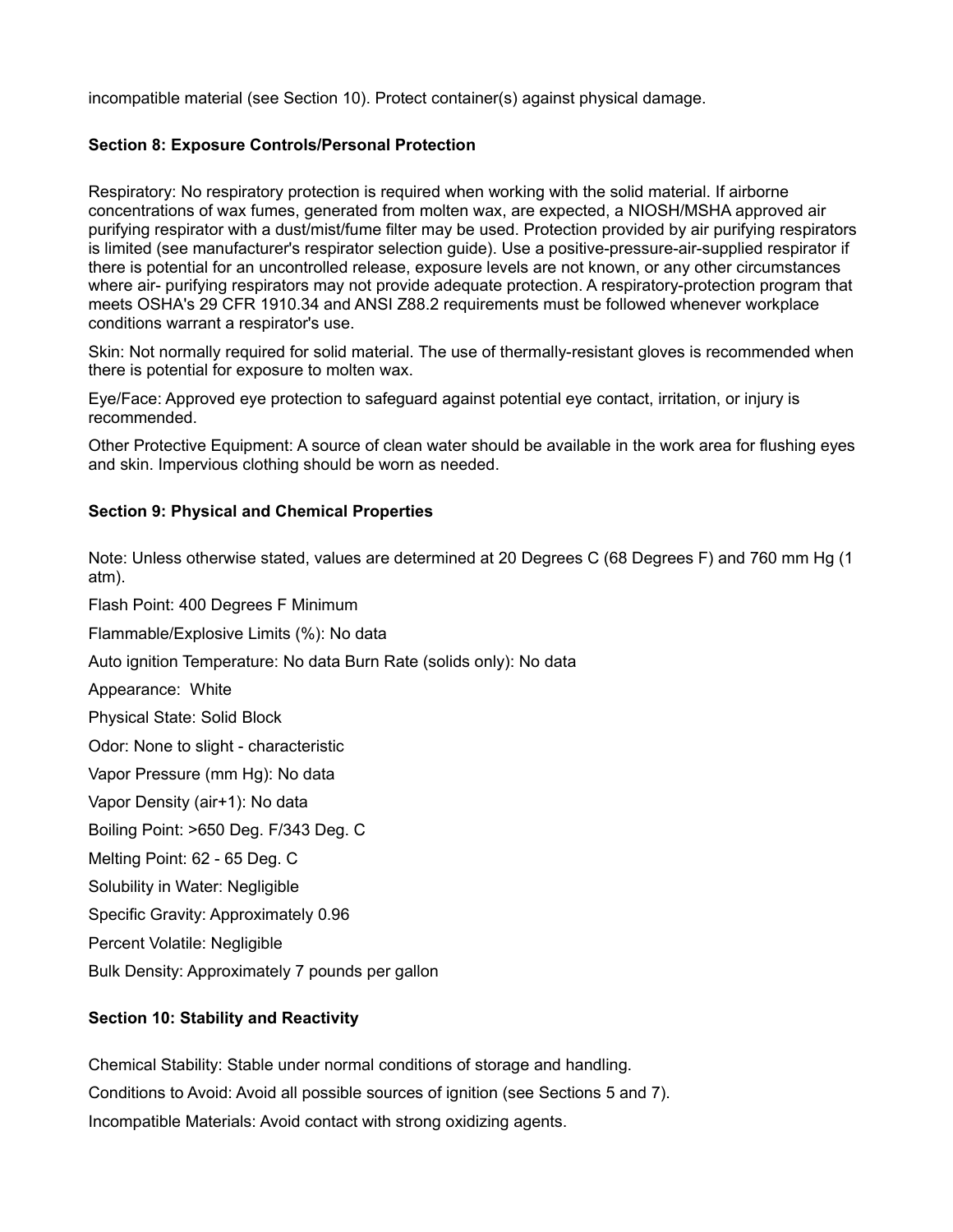Hazardous Decomposition Products: Combustion can yield major amounts of oxides of carbon and minor amounts of oxides of sulfur and nitrogen.

Hazardous Polymerization: Will not occur

## **Section 11: Toxicological Information**

**Inhalation:** Not applicable **Skin Contact:** Not applicable **Eye Contact:** May irritate eyes. **Ingestion:** Not applicable **Chronic Toxicity:** Not applicable **Carcinogenicity Data:** Not applicable **Reproductive Toxicity:** Not applicable

### **Section 12: Ecological Information**

This material, if discarded as produced, is not a RCRA "listed" or "characteristic" hazardous waste. Use which results in chemical or physical change or contamination may subject it to hazardous waste regulations. Along with properly characterizing all waste materials, consult state and local regulations regarding the proper disposal of this material.

### **Section 13: Disposal Considerations**

This material, if discarded as produced, is not a RCRA "listed" or "characteristic" hazardous waste. Use which results in chemical or physical change or contamination may subject it to hazardous waste regulations. Along with properly characterizing all waste materials, consult state and local regulations regarding the proper disposal of this material.

#### **Section 14: Transport Information**

Hazard Class or Division: Not classified as hazardous

### **Section 15: Regulatory Information**

This material contains the following chemicals subject to the reporting requirements of SARA 313 and 40 CFR 372:-- None--- WARNING: This material contains the following chemicals which are known to the State of California to cause cancer, birth defects or other reproductive harm, and are subject to the requirements of California Proposition 65 CA Health & Safety Code Section 25249.5)

---None Known--- This material has not been identified as a carcinogen by NTP, IARC, or OSHA

EPA (CERCLA) Reportable Quantity:--None---

## **Section 16: Other Information**

### **Disclaimer**

Soapgoods it's affiliates and any other officers, directors or employees, agents, third-party content providers, merchants, sponsors, licensors or the like (now referred to as Soapgoods) cannot anticipate all